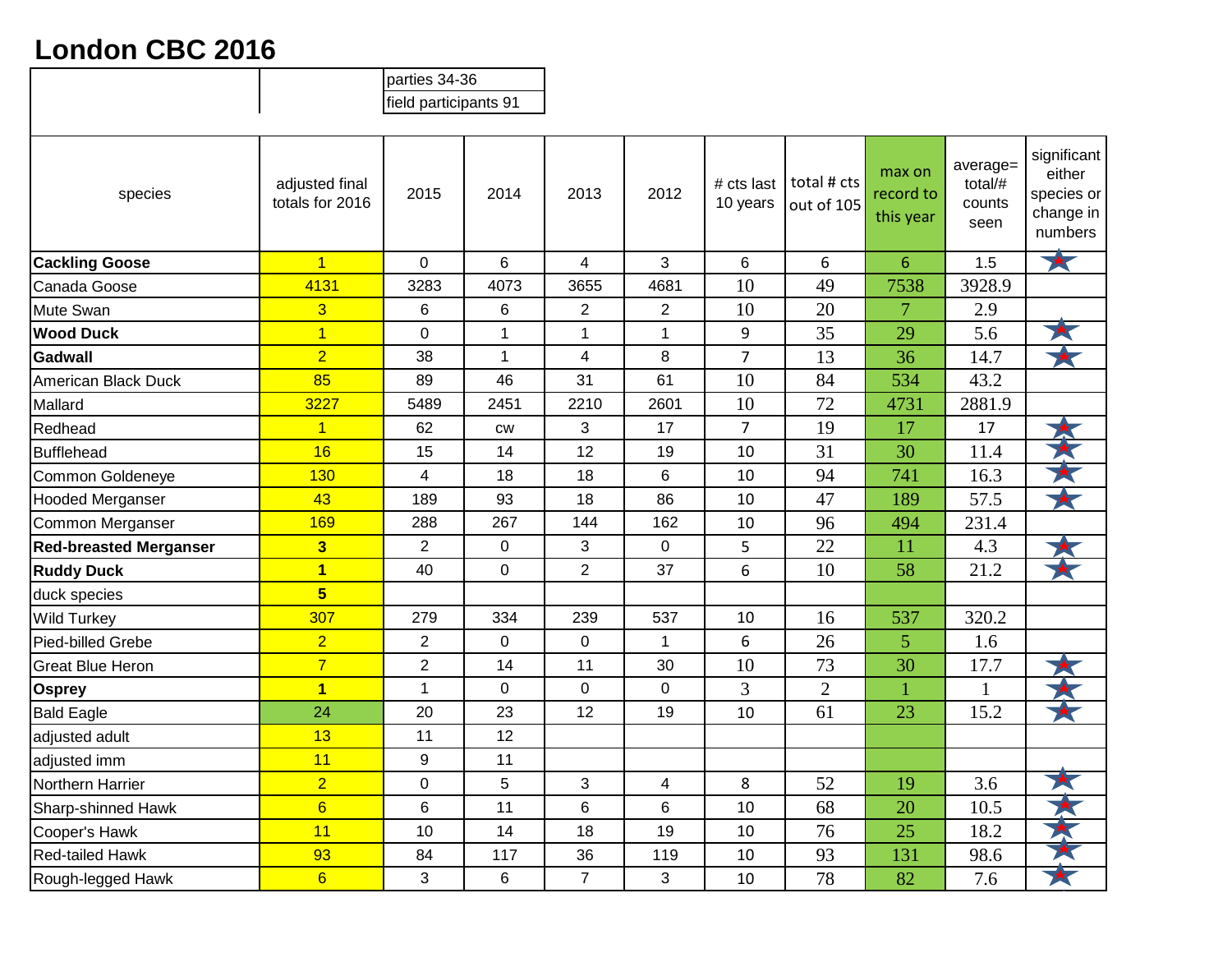| American Kestrel              | 4              | $\mathbf{1}$            | 8              | 1              | 17           | 10             | 71  | 64             | 11.2   |   |
|-------------------------------|----------------|-------------------------|----------------|----------------|--------------|----------------|-----|----------------|--------|---|
| Merlin                        | $\overline{2}$ | $\overline{2}$          | $\mathbf 0$    | $\overline{2}$ | 0            | 8              | 15  | $\overline{4}$ | 2.3    |   |
| Peregrine                     | $\overline{2}$ | 3                       | CW             | $\overline{2}$ | <b>CW</b>    | 9              | 17  | 3              | 2.3    | 大 |
| American Coot                 | 9              | 452                     |                | $\overline{2}$ | 124          | 8              | 19  | 301            | 129    |   |
| <b>Ring-billed Gull</b>       | 801            | 1149                    | 350            | 365            | 1484         | 10             | 61  | 3076           | 735.1  |   |
| <b>Herring Gull</b>           | 228            | 436                     | 333            | 360            | 1592         | 10             | 94  | 2688           | 911.8  | × |
| gull sp.                      | 225            | 13                      | 1              | 4              | 13           | 10             | 19  | 500            |        |   |
| <b>Rock Dove</b>              | 426            | 602                     | 453            | 248            | 385          | 10             | 46  | 1267           | 650.5  |   |
| <b>Mourning Dove</b>          | 902            | 209                     | 710            | 510            | 677          | 10             | 77  | 1821           | 858.3  |   |
| Eastern Screech Owl           | $\overline{2}$ | 8                       | 10             | 3              | 7            | 10             | 88  | 30             | 11.6   |   |
| <b>Great Horned Owl</b>       | $\overline{1}$ | 10                      | 11             | 3              | 8            | 10             | 88  | 30             | 8      |   |
| <b>Belted Kingfisher</b>      | 17             | 6                       | 11             | 6              | 21           | 10             | 94  | 29             | 11.2   |   |
| <b>Red-headed Woodpecker</b>  | $\overline{1}$ | $\pmb{0}$               | $\mathbf 0$    | 1              | 0            | 3              | 25  | 19             | 0.1    |   |
| Red-bellied Woodpecker        | 109            | 71                      | 94             | 88             | 84           | 10             | 46  | 94             | 76.8   |   |
| Yellow-belllied Sapsucker     | $\overline{1}$ | 0                       | $\Omega$       | 1              | 0            | 3              | 32  | $\overline{4}$ | 0.9    |   |
| Downy Woodpecker              | 257            | 185                     | 304            | 162            | 288          | 10             | 103 | 304            | 251.9  | 大 |
| Hairy Woodpecker              | 71             | 46                      | 95             | 34             | 61           | 10             | 101 | 95             | 58.7   |   |
| Northern Flicker              | $\overline{3}$ | 9                       | 4              | 20             | 4            | 10             | 75  | 30             | 7.4    |   |
| Pileated Woodpecker           | $\overline{7}$ | 3                       | 4              | 1              | $\mathbf{1}$ | 9              | 27  | $\overline{4}$ | 1.8    |   |
| <b>Northern Shrike</b>        | $\overline{1}$ | $\mathbf{1}$            | 1              | $\overline{2}$ | 3            | 10             | 64  | 17             | 2.1    |   |
| <b>Blue Jay</b>               | 319            | 211                     | 302            | 256            | 207          | 10             | 104 | 570            | 269.9  |   |
| <b>American Crow</b>          | 534            | 923                     | 489            | 470            | 586          | 10             | 106 | 13488          | 628    |   |
| <b>Horned Lark</b>            | 133            | 30                      | $\overline{0}$ | 136            | 5            | 9              | 60  | 371            | 62     |   |
| <b>Black-capped Chickadee</b> | 916            | 777                     | 1017           | 518            | 1206         | 10             | 107 | 1206           | 960.3  |   |
| <b>Tufted Titmouse</b>        | $\overline{1}$ | $\overline{\mathbf{4}}$ | $\overline{2}$ | $\overline{2}$ | 3            | $\overline{7}$ | 24  | 6              | 2.4    |   |
| <b>Red-breasted Nuthatch</b>  | 53             | 56                      | 74             | 57             | 139          | 10             | 78  | 139            | 80.7   |   |
| White-breasted Nuthatch       | 250            | 146                     | 233            | 77             | 247          | 10             | 106 | 305            | 175.4  |   |
| <b>Brown Creeper</b>          | 17             | 28                      | 22             | 15             | 27           | 10             | 104 | 58             | 31.4   |   |
| Carolina Wren                 | 41             | 15                      | 45             | 23             | 68           | 10             | 44  | 68             | 34.6   |   |
| Winter Wren                   | $\overline{4}$ |                         | 5              | 4              | 8            | 10             | 76  | 14             | 5.8    |   |
| Golden-crowned Kinglet        | 43             | 26                      | 44             | 51             | 15           | 10             | 107 | 94             | 38.1   |   |
| <b>Ruby-crowned Kinglet</b>   | $\overline{1}$ | 1                       | 3              | 1              | 2            | 7              | 34  | 6              | 1.5    |   |
| <b>Eastern Bluebird</b>       | $\overline{8}$ | $\overline{2}$          | 12             | 8              | 1            | 9              | 19  | 12             | 5.1    |   |
| American Robin                | 469            | 403                     | 23             | 502            | 53           | 10             | 73  | 502            | 152.5  |   |
| <b>European Starling</b>      | 1173           | 1863                    | 1173           | 2364           | 1700         | 10             | 91  | 9651           | 2397.4 |   |
| <b>Cedar Waxwing</b>          | 365            | 111                     | 78             | 44             | 6            | 10             | 68  | 529            | 80.2   | 大 |
|                               |                |                         |                |                |              |                |     |                |        |   |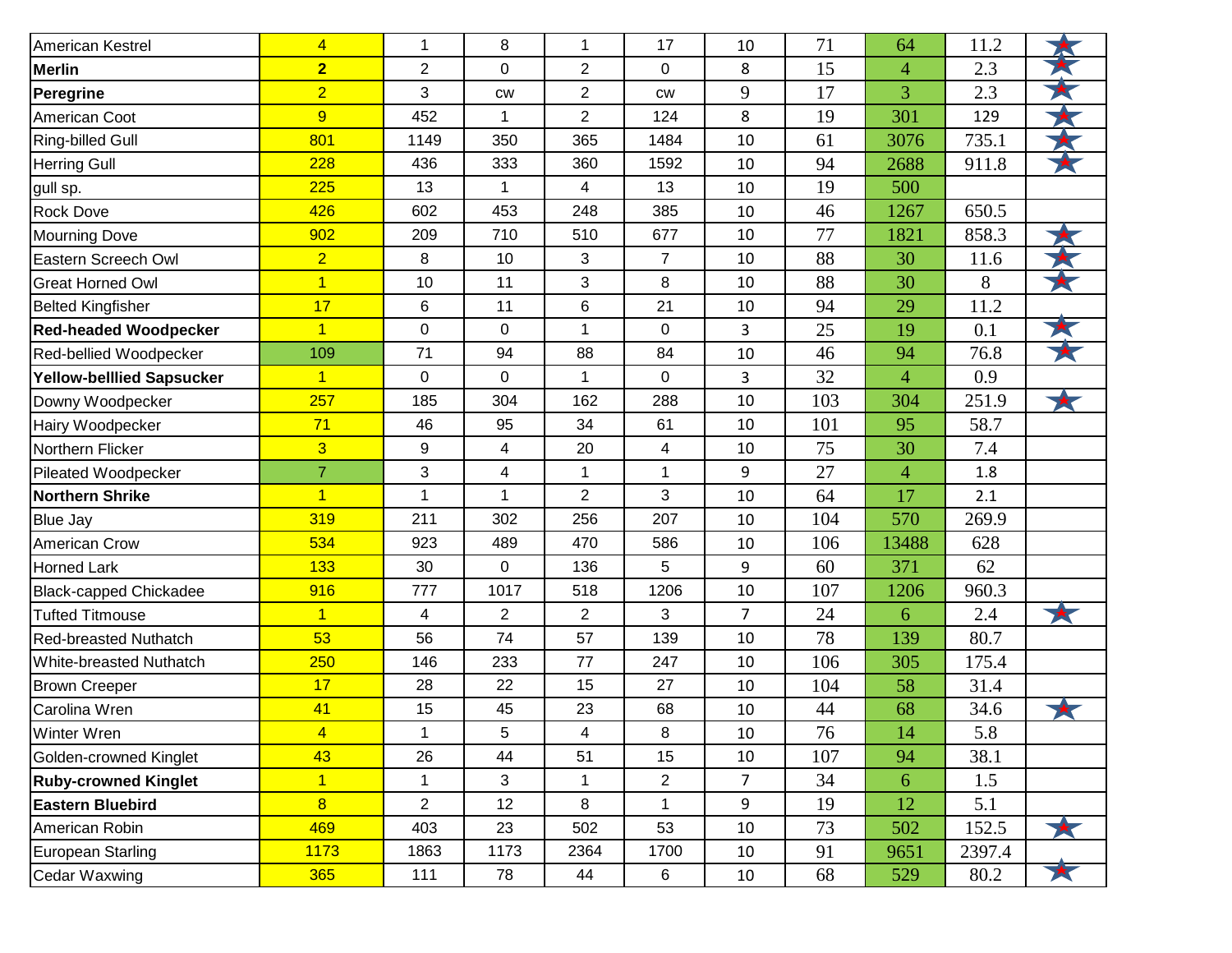| American Tree Sparrow         | 268            | 219            | 233          | 147            | 384         | 10                                                              | 104 | 2930                                                 | 321.6   |          |
|-------------------------------|----------------|----------------|--------------|----------------|-------------|-----------------------------------------------------------------|-----|------------------------------------------------------|---------|----------|
| <b>Chipping Sparrow</b>       | $\overline{1}$ | $\mathbf 0$    | $\Omega$     | 0              | $\Omega$    | $\overline{2}$                                                  | 8   | 6                                                    | 0.1     | $\star$  |
| Song Sparrow                  | 45             | 19             | 39           | 8              | 22          | 10                                                              | 99  | 181                                                  | 26.6    |          |
| <b>Fox Sparrow</b>            | 3              | $\mathbf 0$    | <b>CW</b>    | 0              | $\mathbf 0$ | 3                                                               | 15  | 3                                                    | 0.3     | 大        |
| <b>Swamp Sparrow</b>          | $\overline{3}$ | $\overline{2}$ | 13           | $\overline{7}$ | 8           | 10                                                              | 67  | 44                                                   | 6.6     |          |
| <b>White-throated Sparrow</b> | 12             | 16             | 31           | 32             | 13          | 10                                                              | 66  | 101                                                  | 27.5    |          |
| Dark-eyed Junco               | 1399           | 776            | 875          | 1136           | 999         | 10                                                              | 106 | 1681                                                 | 1083.2  | 大        |
| Snow Bunting                  | 193            | 24             | 8603         | 771            | 0           | 9                                                               | 80  | 8603                                                 | 1423.9  |          |
| Northern Cardinal             | 753            | 566            | 717          | 666            | 671         | 10                                                              | 101 | 870                                                  | 730.2   | <b>X</b> |
| <b>Red-winged Blackbird</b>   | $\overline{1}$ | $\overline{2}$ | 1            | 0              | 1           | 5                                                               | 32  | 10                                                   | 2.5     |          |
| Purple Finch                  | 10             | $\overline{2}$ | $\mathbf{1}$ | 3              | $\mathbf 0$ | 8                                                               | 84  | 179                                                  | 2.7     |          |
| House Finch                   | 411            | 260            | 403          | 285            | 603         | 10                                                              | 35  | 1586                                                 | 452.4   |          |
| <b>Pine Siskin</b>            | $\overline{1}$ | 0              | 158          | 1              | 73          | 9                                                               | 56  | 265                                                  | 60.8    |          |
| American Goldfinch            | 894            | 750            | 691          | 885            | 1028        | 10                                                              | 97  | 1636                                                 | 1141    |          |
| <b>House Sparrow</b>          | 1577           | 1388           | 1790         | 1586           | 1900        | 10                                                              | 84  | 3527                                                 | 1952.9  |          |
|                               | 21268          | 21759          | 26984        | 18305          | 23359       | 10                                                              | 107 | 34178                                                | 24056.4 |          |
|                               | 74             | 77             | 72           | 84             | 80          |                                                                 |     | 86                                                   | 76.2    |          |
| km walked                     | 146.2          | 170.75         | 183.50       |                |             |                                                                 |     |                                                      |         |          |
| hr walked                     | 109.25         | 141.25         | 144.00       |                |             |                                                                 |     |                                                      |         |          |
|                               |                |                |              |                |             | quite significant increase in # for the species                 |     |                                                      |         |          |
| km drive                      | 468            | 569.75         | 594.50       |                |             | quite significant decrease in # for the species                 |     |                                                      |         |          |
| hr drive                      | 38.25          | 42             | 42.10        |                |             | new high                                                        |     |                                                      |         |          |
| km owling                     | $\overline{5}$ | 48             |              |                | bold        |                                                                 |     | unusual or rare species found infrequently or rarely |         |          |
| hr owling                     | $\overline{4}$ | 8.5            |              |                |             | or in small numbers                                             |     |                                                      |         |          |
|                               |                |                |              |                |             | variable species means # vary greatly from year to year         |     |                                                      |         |          |
| feeders                       | 34             | 26             |              |                |             | average means # counts found on divided by number of birds seen |     |                                                      |         |          |
| feeders                       |                |                |              |                |             |                                                                 |     |                                                      |         |          |
| hours                         | 70.75          | 57.75          |              |                |             |                                                                 |     |                                                      |         |          |
|                               |                |                |              |                |             |                                                                 |     |                                                      |         |          |

| Participants    |      | 128   |  |
|-----------------|------|-------|--|
| <b>IParties</b> | 1-36 | $-41$ |  |

| . | Iweather | ----- | Ihigh |  |  |
|---|----------|-------|-------|--|--|
|---|----------|-------|-------|--|--|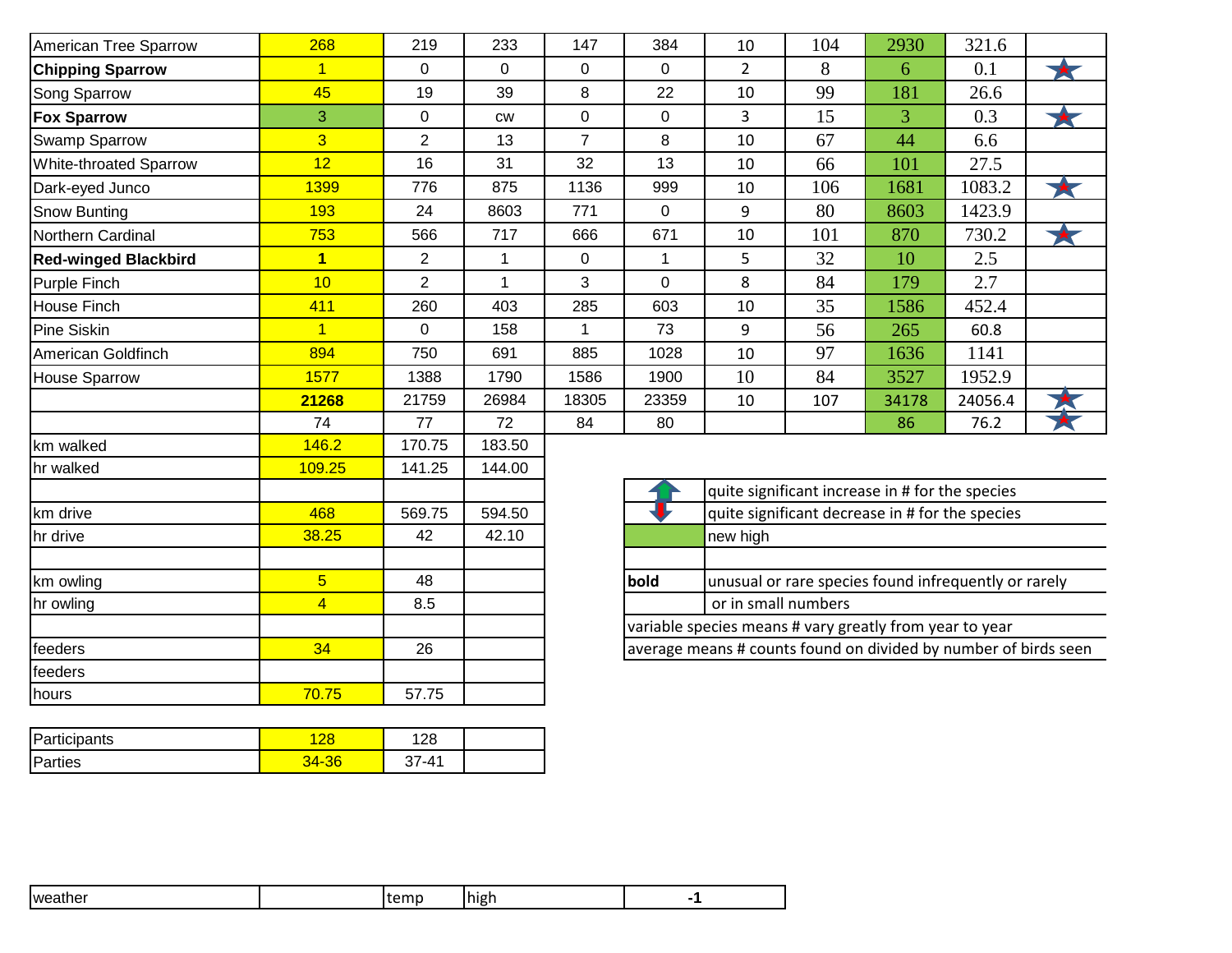|            |             |        | low       | $-7$             |
|------------|-------------|--------|-----------|------------------|
|            |             | cloud  | cloud am  | cloudy           |
|            |             |        | cloud pm  | cloudy           |
|            |             | water  | still     | closed           |
|            |             |        | running   | partly open      |
|            |             | precip | lam       | It snow          |
|            |             |        | pm        | It snow/rain mix |
|            |             | wind   | speed     | 5-10 kmph        |
|            |             |        | direction | <b>W-SW</b>      |
| snow cover | 23 cm       |        |           |                  |
| food       | good amount |        |           |                  |
|            |             |        |           |                  |
|            |             |        |           |                  |

| Participants       | field parties           | 91   |     |
|--------------------|-------------------------|------|-----|
|                    | <b>Ifeeder</b> watchers | 381  |     |
| total participants |                         | 1291 | 129 |

feeders 35 and hours 71.75 and 52 participants (some same as party groups)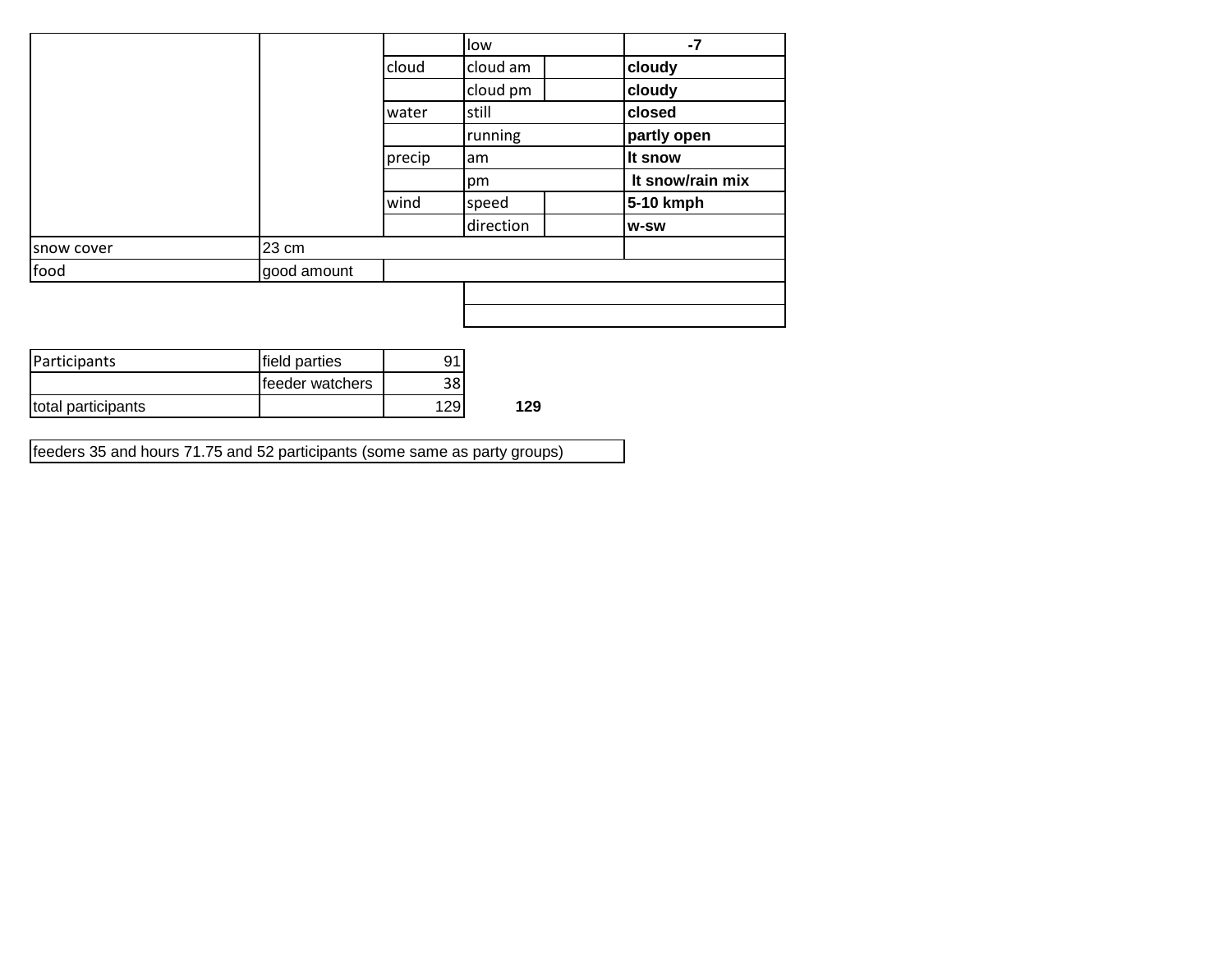## **London CBC 2016**

last<br>reported

| last<br>reported | species                       | compared to last 10 years                        |
|------------------|-------------------------------|--------------------------------------------------|
| 2014             | <b>Cackling Goose</b>         | unusual species                                  |
|                  | Canada Goose                  |                                                  |
|                  | Mute Swan                     |                                                  |
|                  | <b>Wood Duck</b>              | rare species in normal years                     |
|                  | <b>Gadwall</b>                | rare species in normal years                     |
|                  | American Black Duck           |                                                  |
|                  | Mallard                       |                                                  |
|                  | Redhead                       | rare species in normal years                     |
|                  | <b>Bufflehead</b>             | more than average but stable with last few years |
|                  | Common Goldeneye              | higher than average                              |
|                  | <b>Hooded Merganser</b>       | a bit lower than average                         |
|                  | Common Merganser              |                                                  |
|                  | <b>Red-breasted Merganser</b> | rare species in normal years                     |
|                  | <b>Ruddy Duck</b>             | rare species in normal years                     |
|                  | duck species                  |                                                  |
|                  | <b>Wild Turkey</b>            | still down from average                          |
|                  | <b>Pied-billed Grebe</b>      | rare species in normal years                     |
|                  | <b>Great Blue Heron</b>       | numbers still down from average                  |
| 2010             | <b>Osprey</b>                 | only 3rd time                                    |
|                  | <b>Bald Eagle</b>             | new high                                         |
|                  | adjusted adult                |                                                  |
|                  | adjusted imm                  |                                                  |
|                  | Northern Harrier              | lower than average but similar to last few years |
|                  | Sharp-shinned Hawk            | lower than average but similar to last few years |
|                  | Cooper's Hawk                 | lower than average continuing downward trend     |
|                  | <b>Red-tailed Hawk</b>        | lower than average                               |
|                  | Rough-legged Hawk             | lower than average but closer to that            |
|                  |                               |                                                  |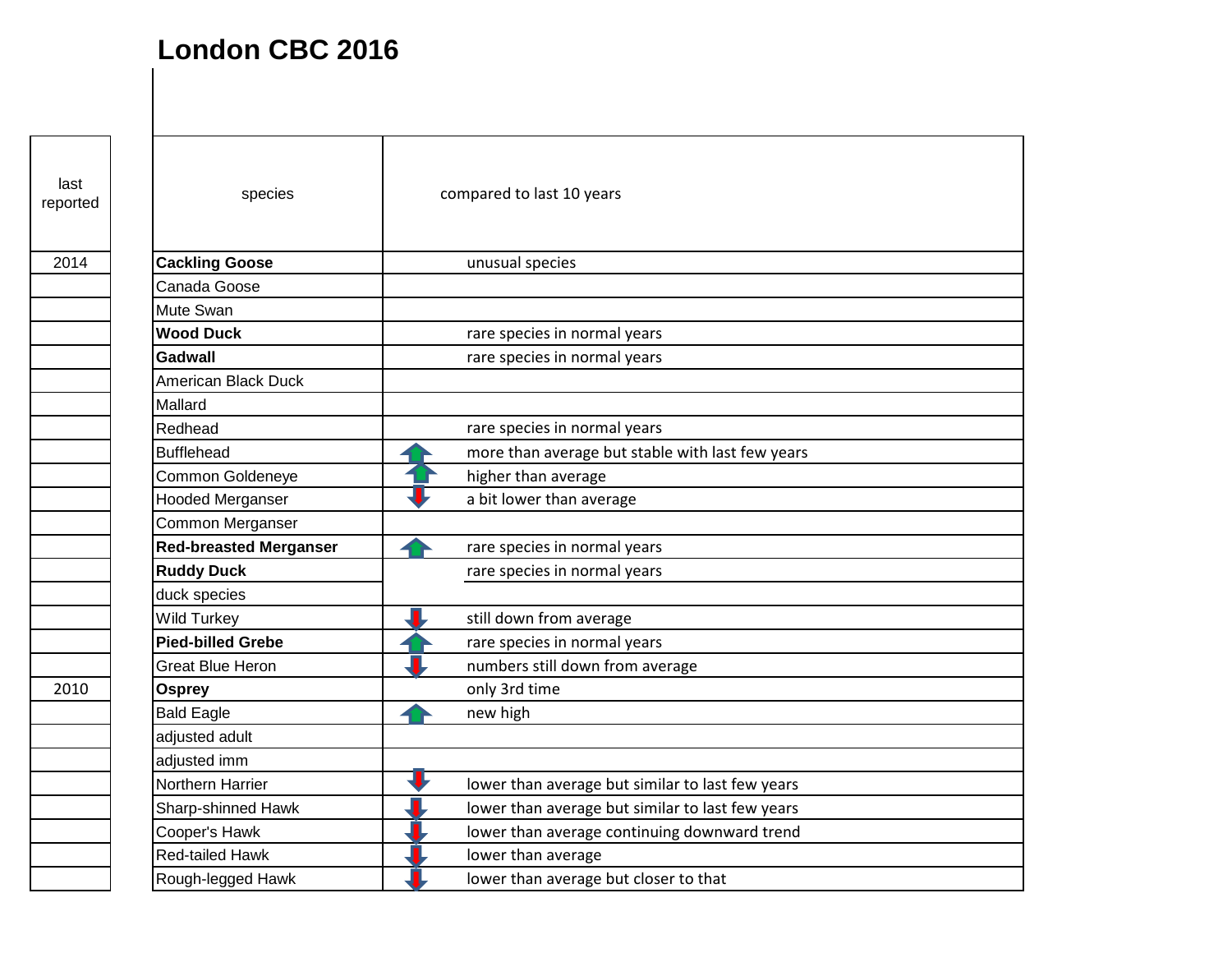| American Kestrel                | lower than average                       |
|---------------------------------|------------------------------------------|
| <b>Merlin</b>                   | becoming more regular                    |
| <b>Peregrine</b>                | two adults and perhaps more              |
| <b>American Coot</b>            | unusual species in normal years          |
| Ring-billed Gull                |                                          |
| <b>Herring Gull</b>             | much lower than average                  |
| gull sp.                        |                                          |
| <b>Rock Dove</b>                |                                          |
| <b>Mourning Dove</b>            | back to more normal numbers              |
| Eastern Screech Owl             | few parties owling and poor weather      |
| <b>Great Horned Owl</b>         | few parties owling and poor weather      |
| <b>Belted Kingfisher</b>        | numbers rebounded                        |
| <b>Red-headed Woodpecker</b>    | rarely seen species                      |
| Red-bellied Woodpecker          | new high                                 |
| <b>Yellow-bellied Sapsucker</b> | unusual species                          |
| Downy Woodpecker                | rebounded numbers                        |
| Hairy Woodpecker                | rebounded numbers                        |
| Northern Flicker                | fewer than average                       |
| Pileated Woodpecker             | new high                                 |
| <b>Northern Shrike</b>          | unusual species but less than average    |
| <b>Blue Jay</b>                 | higher than average                      |
| American Crow                   |                                          |
| <b>Horned Lark</b>              | higher than average but variable         |
| <b>Black-capped Chickadee</b>   | close to average this year               |
| <b>Tufted Titmouse</b>          | unusual species                          |
| Red-breasted Nuthatch           | fewer than average but variable          |
| White-breasted Nuthatch         | higher than average                      |
| <b>Brown Creeper</b>            | numbers down for variable species        |
| Carolina Wren                   | numbers rebounded                        |
| Winter Wren                     | more normal numbers but variable species |
| Golden-crowned Kinglet          | back to average numbers                  |
| <b>Ruby-crowned Kinglet</b>     | unusual species                          |
| <b>Eastern Bluebird</b>         | unusual species                          |
| American Robin                  | much higher than average                 |
| <b>European Starling</b>        | numbers lower than average               |
| Cedar Waxwing                   | well over average but variable species   |